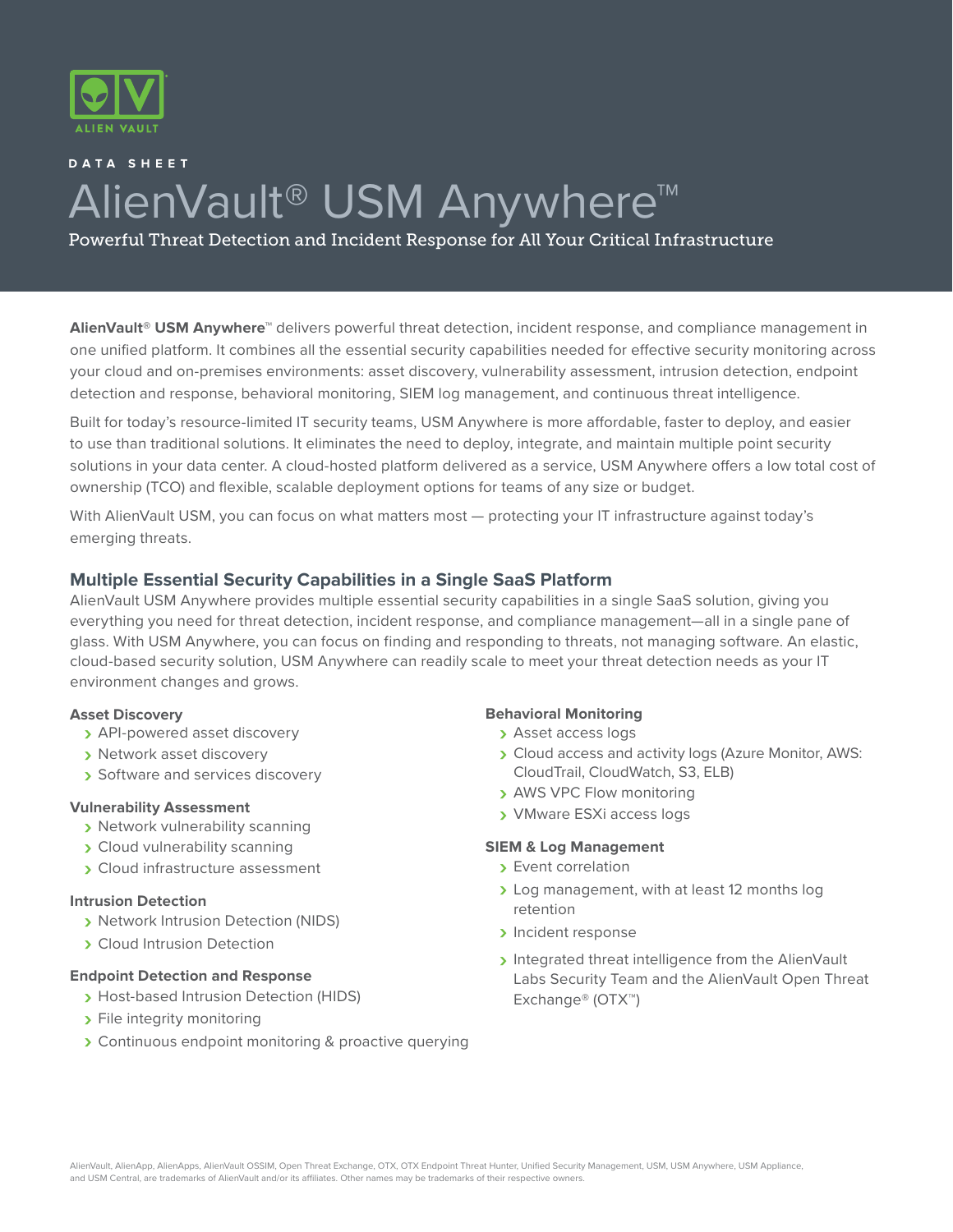# **Key Product Features and Highlights**

## **Centralized Security Monitoring for Your Cloud & On-Premises Environments**

AlienVault® USM Anywhere™ gives you powerful threat detection capabilities across your cloud and on-premises landscape, helping you to eliminate security blind spots and mitigate unmanaged shadow IT activities. Even as you migrate workloads and services from your data center to the cloud, you have the assurance of seamless security visibility.

USM Anywhere natively monitors –

- **›** AWS and Microsoft Azure public clouds
- **›** Windows and Linux endpoints in the cloud and on premises
- **›** Virtual on-premises IT on VMware / Hyper-V
- **›** Physical IT infrastructure in your data center
- **›** Other on-premises facilities (e.g., offices, retail stores, etc.)
- **›** Cloud applications like Office 365 and G-Suite

#### **Automated Response Orchestration**

USM Anywhere provides advanced security orchestration rules that automate actions and responses according to your needs, making your work more efficient. You can –

- **›** Reduce alarm "noise" with suppression rules
- **›** Generate custom alarms based on any parameter
- **›** Auto-respond to events with orchestration rules
- **›** Create orchestration rules for third-party apps

#### **Powerful Security Analytics at Your Fingertips**

When you centralize security monitoring of all your cloud and on-premises IT environments, you need a highly efficient way to search and analyze large amounts of data from across a complex and dynamically changing IT infrastructure. USM Anywhere provides an intuitive and flexible interface to search and analyze your securityrelated data. With it, you can –

- **›** Search and analyze your data to find threats and investigate incidents
- **›** Pivot between assets, vulnerabilities, and event data to pinpoint the data you need
- **›** Create and export custom data views for compliance-ready reporting

#### **Built Natively in the Cloud for the Cloud**

Unlike other legacy security solutions that have been modified to work in the cloud, USM Anywhere is a truly cloud-native security monitoring solution that leverages the unique security elements of public cloud infrastructure. It uses direct hooks into cloud APIs to give you a richer data set, greater control over the security of your cloud infrastructure and SaaS applications, and more immediate visibility across your entire environment within minutes of installation.

#### **Advanced Graph-based Analytics Engine**

USM Anywhere takes an enhanced approach to SIEM event correlation that makes security analysis faster, more flexible, and more effective than ever. With our unique, graph-based approach to correlation, you can:

- **›** Quickly and efficiently run ad-hoc queries on large and complex data sets
- **›** Enhance correlation by keying off connections between assets, users, and activities and the changes occurring between them

#### **Extended Security Orchestration with AlienApps™**

USM Anywhere is a highly extensible platform that leverages AlienApps—integrations with third-party security and productivity tools—to extend your security orchestration capabilities. With AlienApps, you can –

- **›** Extract and analyze data from third-party security applications
- **›** Visualize external data within USM Anywhere's rich graphical dashboards
- **›** Push actions to third-party security tools based on threat data analyzed by USM Anywhere
- **›** Gain new security capabilities as new AlienApps are introduced into USM Anywhere

2

USM Anywhere currently ships with out-of-the-box integration with leading security apps, including Cisco Umbrella and Palo Alto Networks to provide data collection and action response orchestration.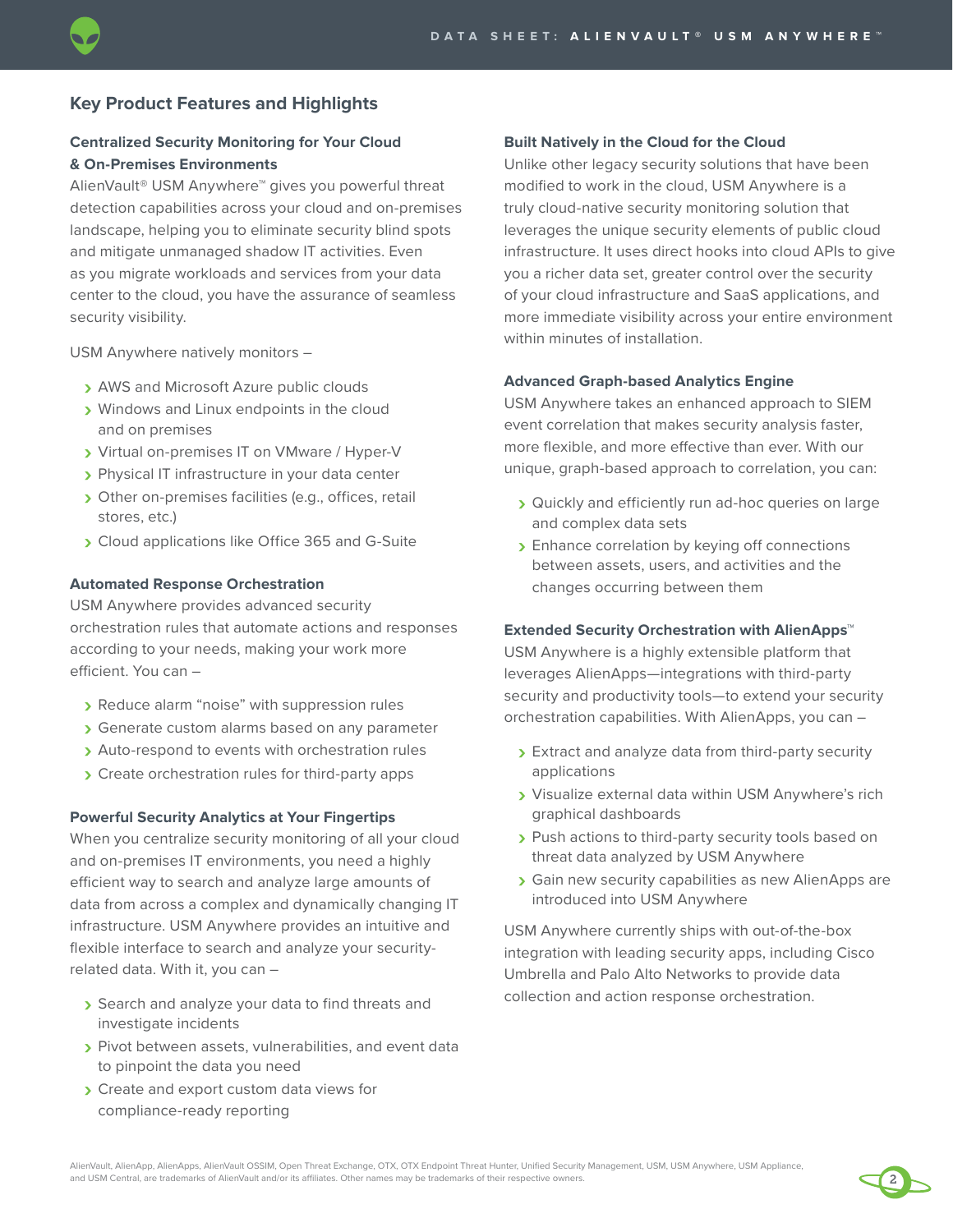

## **Deploying AlienVault® USM Anywhere™ is Fast and Easy**

USM Anywhere consists of a highly scalable, two-tier architecture to manage and monitor every aspect of your cloud and on-premises security. USM Anywhere Sensors and AlienVault Agents collect and normalize data from your cloud and on-premises environments and securely transfers that data to USM Anywhere for centralized collection, security analysis, threat detection, and compliance-ready log management. The only thing you deploy in your enviroment are Sensors and Agents. AlienVault maintains, secures, and updates USM Anywhere automatically.

# **From Installation to Security Insights in 3 Simple Steps**

1. Deploy a USM Anywhere Sensor in your cloud or on-premises environment. Enter the first sensor authorization code provided by AlienVault, and then point the sensor to your dedicated USM Anywhere URL.

2. Log into your USM Anywhere account to deploy and manage AlienVault Agents, run asset discovery and vulnerability scans, and much more.

3. Start monitoring for threats and malicious activities. From USM Anywhere, you can search and analyze your data, and orchestrate your security responses and alarms.



## **Data Storage in USM Anywhere**

### **Dedicated, Single-Tenant Data Store**

When you send sensitive security-related data to a security monitoring solution in the cloud, you want to ensure that your data is protected and leak-proof. That's why AlienVault uses a single-tenant data store architecture to securely manage all of our customers' accounts.

With USM Anywhere, your data is stored in its own dedicated container, which is completely isolated from other customers' data. Whereas multi-tenancy is prone to data leakage and breakage that can affect multiple customer accounts, especially as SaaS providers scale, single-tenancy ensures that all customers' data is kept separate and leak-proof. It's a better architecture for you and for us.

#### **Compliance-Ready Cold Storage**

USM Anywhere supports long-term log retention, known as "cold storage." By default, USM Anywhere enables 12 months of cold storage with the ability to extend your long-term storage capacity. In addition, USM Anywhere supports a "write once, read many" (WORM) approach to prevent log data from being modified. Logs can be readily requested for a specific date range from within USM Anywhere as needed.

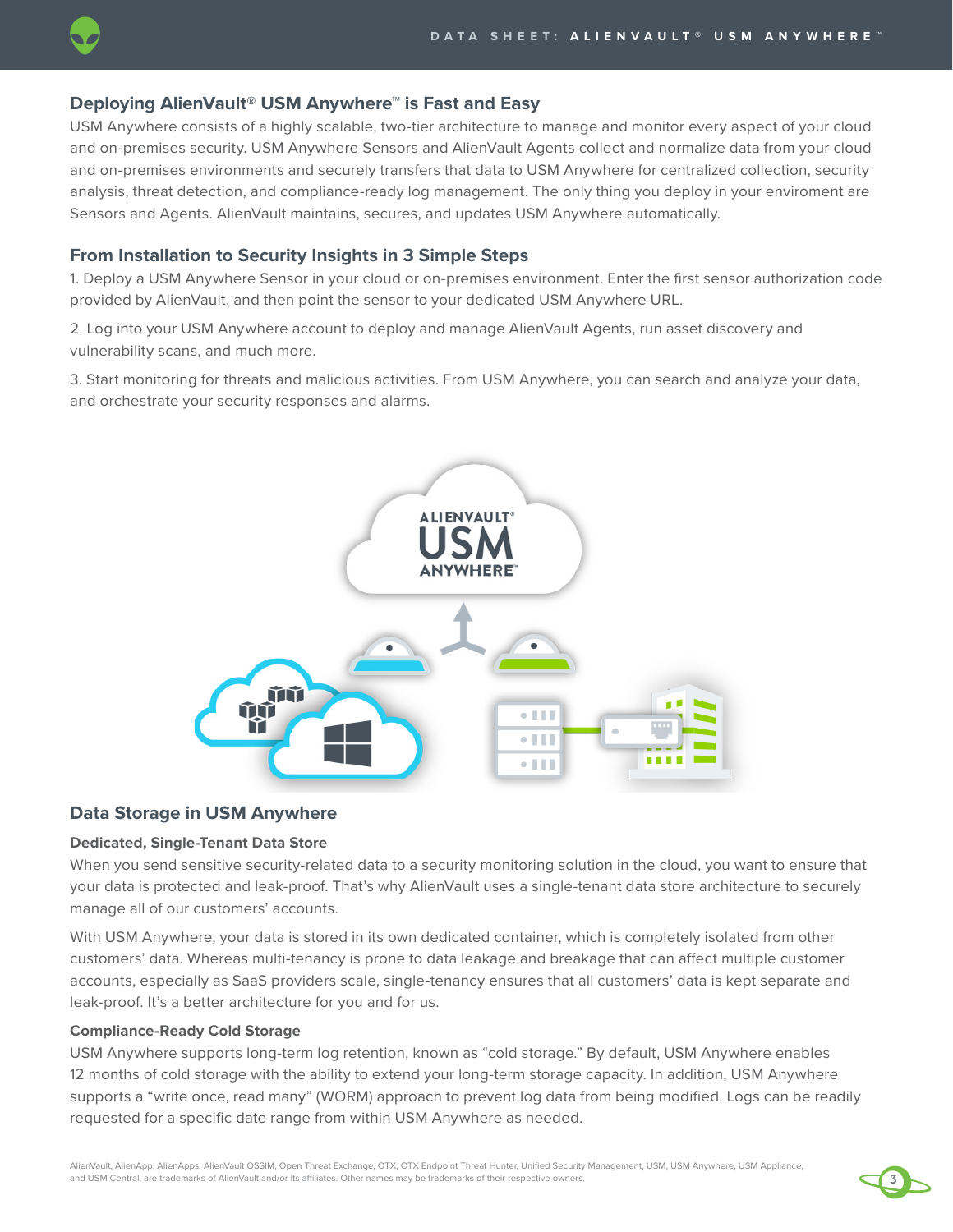# **Integrated Threat Intelligence for the Best Protection**

AlienVault® USM Anywhere™ receives continuous threat intelligence updates from the AlienVault Labs Security Research Team. This dedicated team spends countless hours researching and analyzing the different types of attacks, emerging threats, vulnerabilities, and exploits—so you don't have to.

AlienVault Labs leverages community-sourced threat intelligence from the AlienVault Open Threat Exchange® (OTX™). OTX is the largest and most authoritative crowd-sourced threat intelligence exchange in the world, providing security for you that is powered by all. Over 80,000 participants from more than 140 countries contribute 20 million threat indicators daily to OTX. AlienVault Labs analyzes raw OTX data with a powerful discovery engine that is able to granularly analyze the nature of the threat, and a similarly powerful validation engine that continually curates the database and certifies the validity of those threats. The result—your USM Anywhere environment uses the the latest emerging threat intelligence to keep your organization secure.



# **Immediate Scalability. No Forklift Upgrades.**

USM Anywhere scales with your business needs. You can add or remove software Sensors and Agents, bring on additional cloud services, and scale central log management as your business needs change. The USM Anywhere subscription is based on the monthly raw log ingestion capacity. All of the essential security capabilities are included in the subscription and scale with the system's capacity.

- **›** Maximum raw data ingestion per month subscription
- **›** Subscription tiers for all environment sizes starting at 250GB per month
- **›** Support and maintenance included
- **›** Integrated AlienVault Labs Threat Intelligence included
- **›** 12 months of cold storage included, with the ability to extend your storage capacity

# **Experience the Power of USM Anywhere – Try It Free!**

Ready to experience the power of USM Anywhere? Why not take it for a test drive? Visit **[https://www.alienvault.com/](https://www.alienvault.com/products/usm-anywhere/demo) [products/usm-anywhere/demo](https://www.alienvault.com/products/usm-anywhere/demo)** and get immediate access to a free hands-on demo environment – no download or installation required. Ready to get started? Try USM Anywhere in your environment – free for the first 14 days. Visit **[www.alienvault.com/products/usm-anywhere/free-trial](https://www.alienvault.com/products/usm-anywhere/free-trial)** for more information.